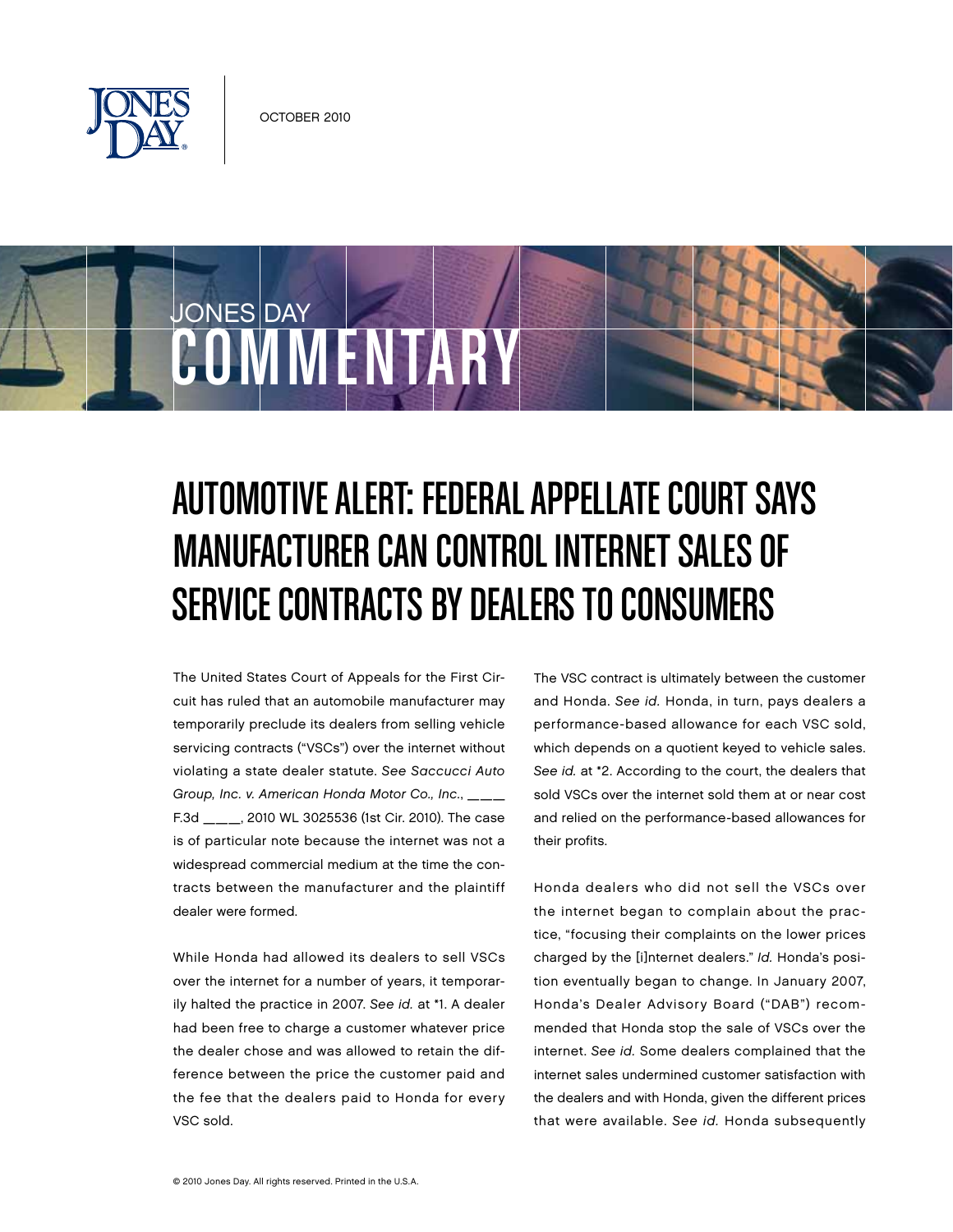formed a committee to consider the issues, a committee that included Honda management and inside and outside counsel. See id. at \*3. After the committee decided it was necessary to impose restrictions on internet sales, Honda announced a temporary prohibition on internet sales of VSCs in February 2008, which included graduated penalties for noncompliant dealers. See id.

The plaintiff dealership filed suit, claiming that Honda had violated three provisions of the Rhode Island Dealership Act.

First, the plaintiff claimed that Honda's actions violated the statute's prohibition on coercion, which has previously been interpreted to mean a "wrongful demand which will result in sanctions if not complied with." Id. at \*4 (quotation omitted). The court found that the parties' contracts "simply do not address the [i]internet sale of Honda VSCs, much less the [i] nternet sale of Honda VSCs in a manner reasonably susceptible to different interpretations." Id. at \*5. The court found that at the time the parties entered into the most recent contract in 1995, the internet was not a widespread commercial medium. See id. at \*6. The court ultimately rejected the coercion claim because the plaintiff failed to argue that Honda's demand that its dealers cease internet sales was wrongful. See id. Moreover, the court found that even if the plaintiff had made that argument, the claim would fail because the temporary prohibition "seems fair and equitable, given that Honda imposed the prohibition on all of its dealers equally and that the dealers themselves, through the DAB, sought the prohibition. Moreover, we have said that a distributor acting honestly is entitled to latitude in making commercial judgments." Id. (quotation omitted).

Second, the plaintiff claimed that Honda's decision was "arbitrary" in violation of the Dealer Act. The court rejected that argument, stating that "Honda's decision-making process was thorough" and that Honda formed a committee to study the issue after complaints. See id. at \*7. Although the plaintiff argued that Honda should have consulted customer and sales satisfaction surveys, the court found that Honda had other evidence on which to base a judgment on customer satisfaction: "[t]herefore, although it might be

debatable whether Honda exercised the best judgment in failing to consult the customer surveys in addition to [evidence considered], its decision was nevertheless based on 'due cause' and was not 'selected at random and without reason.'" Id. As the court explained, perhaps more important was that Honda was concerned that the internet sales might violate other state laws and was leading dealers to promote competing products. See id.

The plaintiff also claimed that Honda's decision was "arbitrary" because Honda allows dealers to sell cars over the internet while it controls the sale of power equipment. The court found that Honda's concerns about Honda equipment sales on the internet having a negative impact on brand image and the dealer network were the same concerns about the VSCs. "In contrast, there is nothing in the record indicating that the [i]nternet sale of cars raised brand or dealer network concerns for Honda." Id. at \*8. The court found that the decision was not arbitrary despite the dealer's claim that it was motivated by a decision to appease a powerful dealer based on the considerable evidence that Honda's decision was based on valid considerations, among other things. See id.

Third, the court ruled that the plaintiff's "predatory practice" claim failed. "Nothing in the record suggests that Honda imposed the temporary prohibition on the [i]nternet sale of Honda VSCs to exploit Internet dealers like [plaintiff] for its own benefit. To the contrary, the evidence indicates that Honda enacted the policy to protect brand loyalty and image, something in the best interest of Honda's dealers." Id. at \*9.

The First Circuit also affirmed summary judgment on an implied covenant of good faith claim because "Honda's actions here did not unfairly interfere with any contractual objectives, nor is there evidence of bad faith." Id.

Saccucci stands for the notion that the business decisions of manufacturers that treat all dealers the same should be entitled to deferential review by courts and administrative agencies.